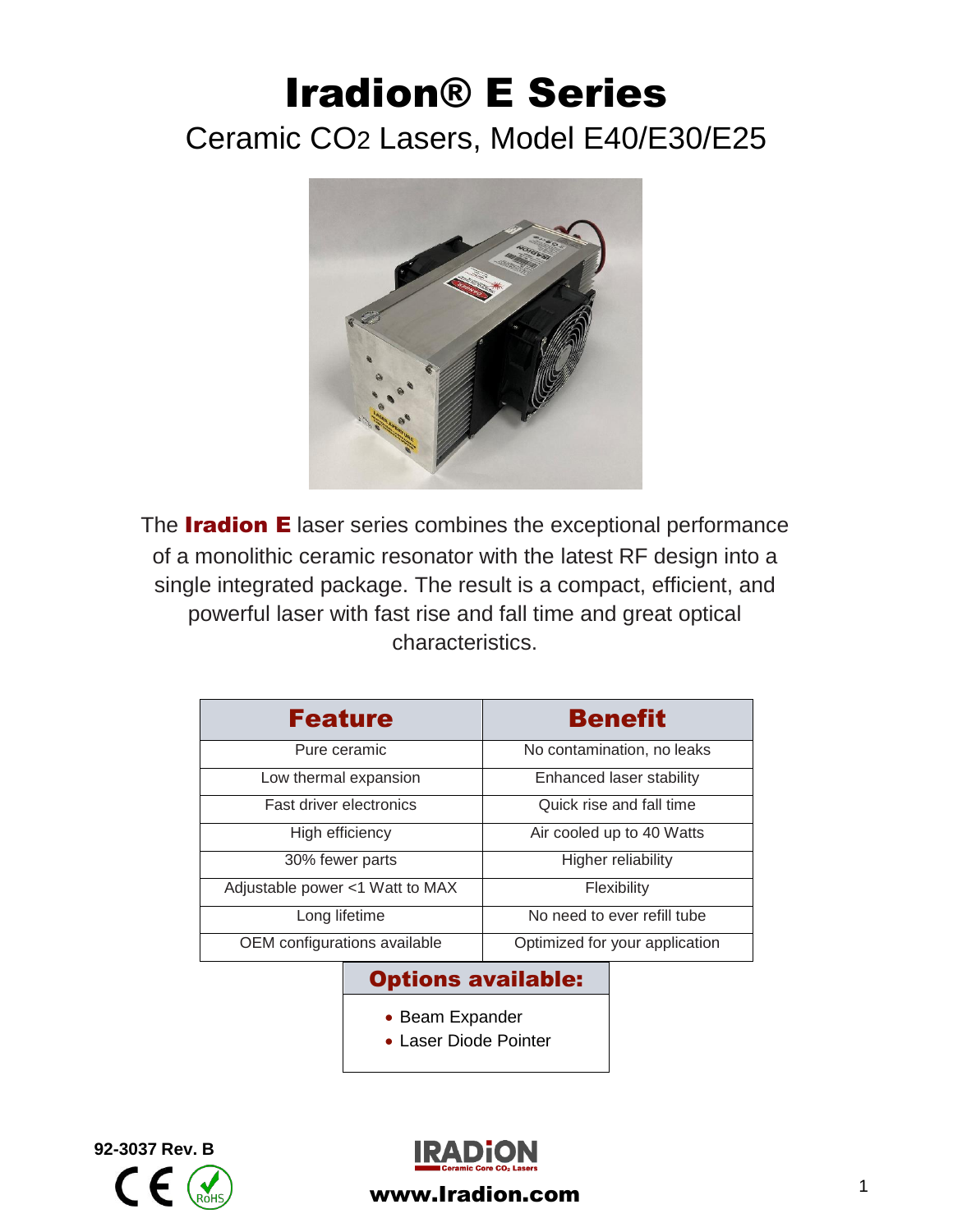## Specifications:

| <b>E Series Model</b>                    | E25                                                             | E30                                                                | E40                                                                |
|------------------------------------------|-----------------------------------------------------------------|--------------------------------------------------------------------|--------------------------------------------------------------------|
| Rated Optical Power (Watts)              | 25                                                              | 30                                                                 | 40                                                                 |
| Mode Quality (M <sup>2</sup> )           | $\leq 1.2$                                                      | $\leq 1.2$                                                         | $\leq 1.2$                                                         |
| <b>Beam Ellipticity</b>                  | < 1.2:1                                                         | < 1.2:1                                                            | < 1.2:1                                                            |
| Beam Diameter (mm) 1/e <sup>2</sup> @ 0m | $2.3 + / -0.3$                                                  | $2.3 + (-0.3)$                                                     | $2.3 + (-0.3)$                                                     |
| Beam Divergence (mrad, full angle)       | $8 + (-1)$                                                      | $8 + (-1)$                                                         | $8 + (-1)$                                                         |
| Wavelength (µm)                          | 9.3                                                             | 10.6 / 10.2                                                        | 10.6 / 10.2                                                        |
| Rise Time (µs)                           | < 90                                                            | < 90                                                               | < 90                                                               |
| Power Stability from Cold (%)            | $+/-7$ % from cold, guaranteed<br>+/-5% after 3-15 mins typical | $+/-6$ % from cold, guaranteed<br>$+/-5$ % after 3-15 mins typical | $+/-6$ % from cold, guaranteed<br>$+/-5$ % after 3-15 mins typical |
| Polarization                             | Random                                                          | Random                                                             | Random                                                             |
| Cooling                                  | Air or Fan                                                      | Air or Fan                                                         | Air or Fan                                                         |
| Flow Rate (air)                          | 140CFM x2                                                       | 140CFM x2                                                          | 150CFM x2                                                          |
| Input Power (Watts)                      | 720                                                             | 580                                                                | 720                                                                |
| Input Voltage / Current                  | 48V / 15A                                                       | 48V / 12A                                                          | 48V / 15A                                                          |
| Weight (kg / lbs)                        | 9/20                                                            | 9/20                                                               | 9/20                                                               |

Specifications are subject to change without notice

## Laser Interface:

| <b>Connectors</b>          | 15 pin D | <b>RJ45</b>    | D <sub>9</sub> |
|----------------------------|----------|----------------|----------------|
| Fire Command               | Yes      | Yes            | Yes            |
| Interlock                  | Yes      | Yes            | <b>No</b>      |
| <b>Fault Signal</b>        | Yes      | Yes            | Yes            |
| RS232 Comm*                | Yes      | Yes            | No             |
| <b>Ready Signal</b>        | Yes      | No             | Yes            |
| <b>Key Switch Control</b>  | Yes      | N <sub>0</sub> | N <sub>0</sub> |
| Forward RF Signal          | Yes      | N <sub>0</sub> | <b>No</b>      |
| <b>Reflected RF Signal</b> | Yes      | <b>No</b>      | <b>No</b>      |
| Lase Light Signal          | Yes      | No             | Yes            |
| <b>Temperature Warn</b>    | Yes      | <b>No</b>      | Yes            |

#### Indicator lights:

| LASE    | $\bullet$ $\bullet$ | <b>FAULT IN</b> |
|---------|---------------------|-----------------|
| IN'LOCK | $\bullet\bullet$    | <b>TFMP</b>     |
| RFADY   | $\bullet$ $\bullet$ | <b>POWER</b>    |

\* The laser control card can be monitored via RS232 communications.

A variety of signals, laser information, and the temperature can be interfaced to your host controller